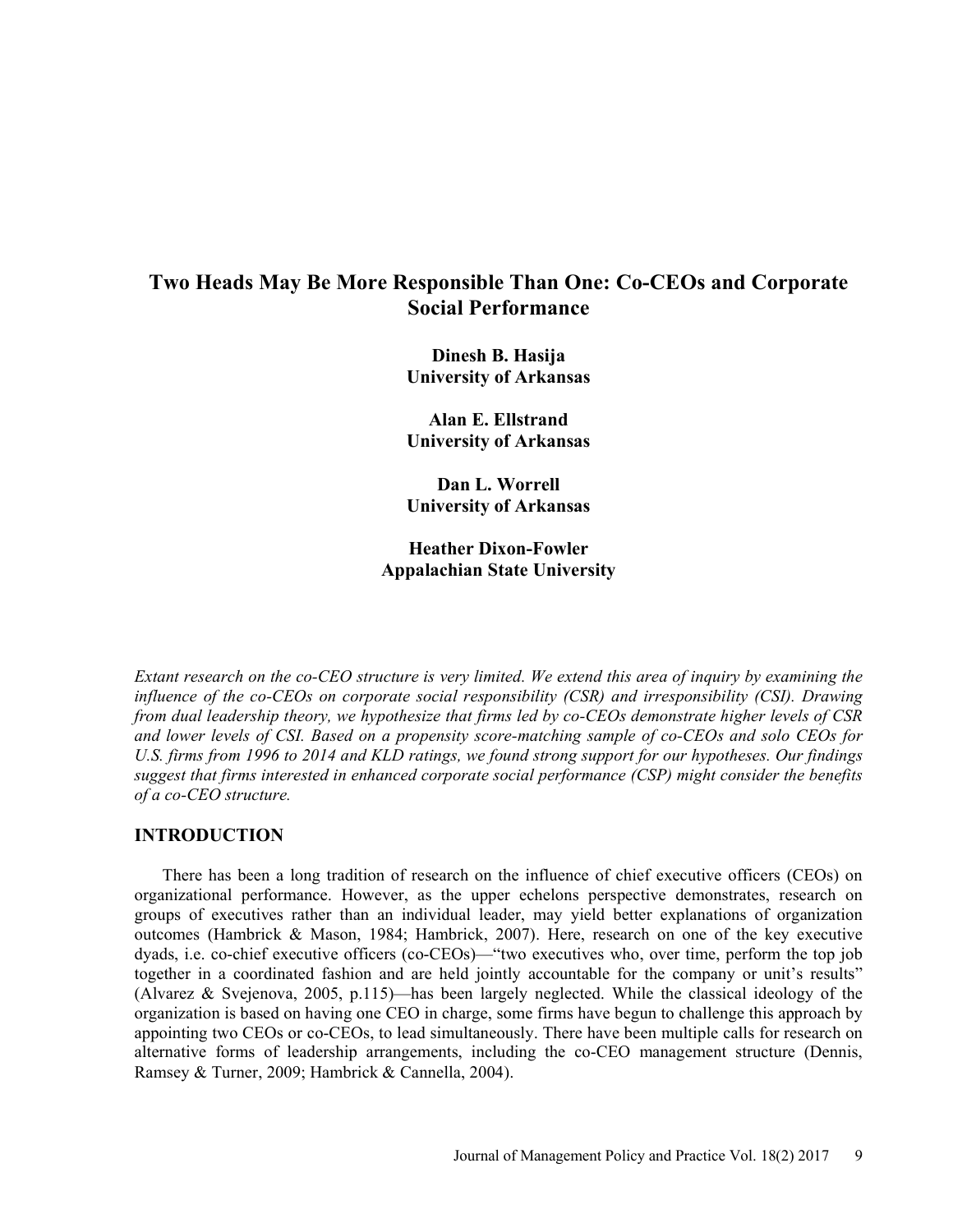In the past 30 years, the upper echelons and related literatures have focused on the ways in which a firm's strategic leaders influence both corporate financial and social performance (Finkelstein  $\&$ Hambrick, 1997; Hambrick & Mason, 1984; Thomas & Simerly, 1994; Wong, Ormiston & Tetlock, 2011; Wood, 1991). Specifically, in the corporate social responsibility (CSR) literature, empirical studies have provided compelling evidence of how strategic leaders (e.g. CEOs and Top Management Teams) can influence decisions regarding strategic direction, including corporate social performance (CSP) policies (McGuire, Dow & Argheyd, 2003; Ruf, Muralidhar, Brown, Janney & Paul, 2001). However, to our knowledge, no past research has examined the influence of co-CEO leadership on CSP. The aim of this study is to extend this limited understanding of the co-CEO structure and to investigate whether this structure is associated with higher CSP as compared with the traditional solo CEO form. By doing so, we extend the nascent literature on co-CEO leadership to examine outcomes beyond financial performance. We also contribute to dual leadership theory, as our paper provides empirical support for this theory in the context of co-CEOs. We demonstrate that this unique leadership structure can influence firm social performance.

The paper begins with a brief review of the existing co-CEO literature. We then direct our attention to relationships with CSR. Next, we build two hypotheses that examine the CSP implications of the co-CEO structure. We follow with a description of our research methods and data analysis and then provide our results. Finally, our paper concludes with a discussion of our findings, limitations of our study, and suggestions for future research in this area.

## THEORY AND HYPOTHESIS DEVELOPMENT

Dual leadership theory (Etzioni, 1965) argues that as organizations get more complex, they may require two mutually supportive leaders to be effective. The theory also suggests that groups will be more effective in terms of task-achievement and members' satisfaction when they are commanded by both instrumental leaders (i.e. leaders who mainly focus on productivity) and expressive leaders (i.e. leaders who mainly focus on maintaining group cohesion) (Balkundi & Harrison, 2006). It further suggests that while these two kinds of leadership might be provided by a single actor ("great man or woman"), this tends not to be the case. Finally, when two actors carry out the two leadership roles, mutual support is required for effective leadership of the group.

Although Etzioni (1965) introduced the idea of dual leadership over fifty years ago, its roots date to ancient times. Sally (2002) stated that "Republican Rome had a successful system of co-leadership that lasted for over four centuries. This structure of co-leadership was so effective that it extended from the lower levels of the Roman magistracy to the very top position, that of consul" (p. 84).

This theoretical argument is also broadly consistent with the basic premises of shared leadership theory, which also suggests that complex organizations can be successful when leadership is carried out by the team as a whole, rather than solely by a single designated individual (Pearce and Conger, 2003). This theory suggests that a dynamic, interactive influence process among individuals in groups can lead to the achievement of group or organizational goals.

At its most effective, shared leadership can foster greater commitment and information sharing within teams. Using multiple leaders' complementary knowledge and skill sets, groups can foster creative decision-making (Cox, Pearce, and Perry, 2003). Several past empirical studies have found that teams led by shared leadership outperformed teams led by a single leader (e.g., Carson, Tesluk, & Marrone, 2007; Ensley, Hmieleski, & Pearce, 2006; Hmieleski, Cole, & Baron, 2012; Pearce and Sims, 2002).

However, dual or shared leadership theory is contrasted with the traditional unity-of-command theory (Barnard, 1968; Gulick & Urwick, 1937; Simon, 1997), which is prevalent in much of the psychological, administrative, and political science literature. Unity-of-command theory expects effective leadership to be provided by one individual and views leadership as a top-down process. According to this view, organizations can have maximum effectiveness, when a single actor highly placed in the hierarchy makes decisions for the people below them (Bass, 1985; Fayol, 1949; House, 1977; House, Shane & Herold, 1996; Stodgill, 1974; Weber, M., 1924/1947). This theoretical approach also focuses on one leader whose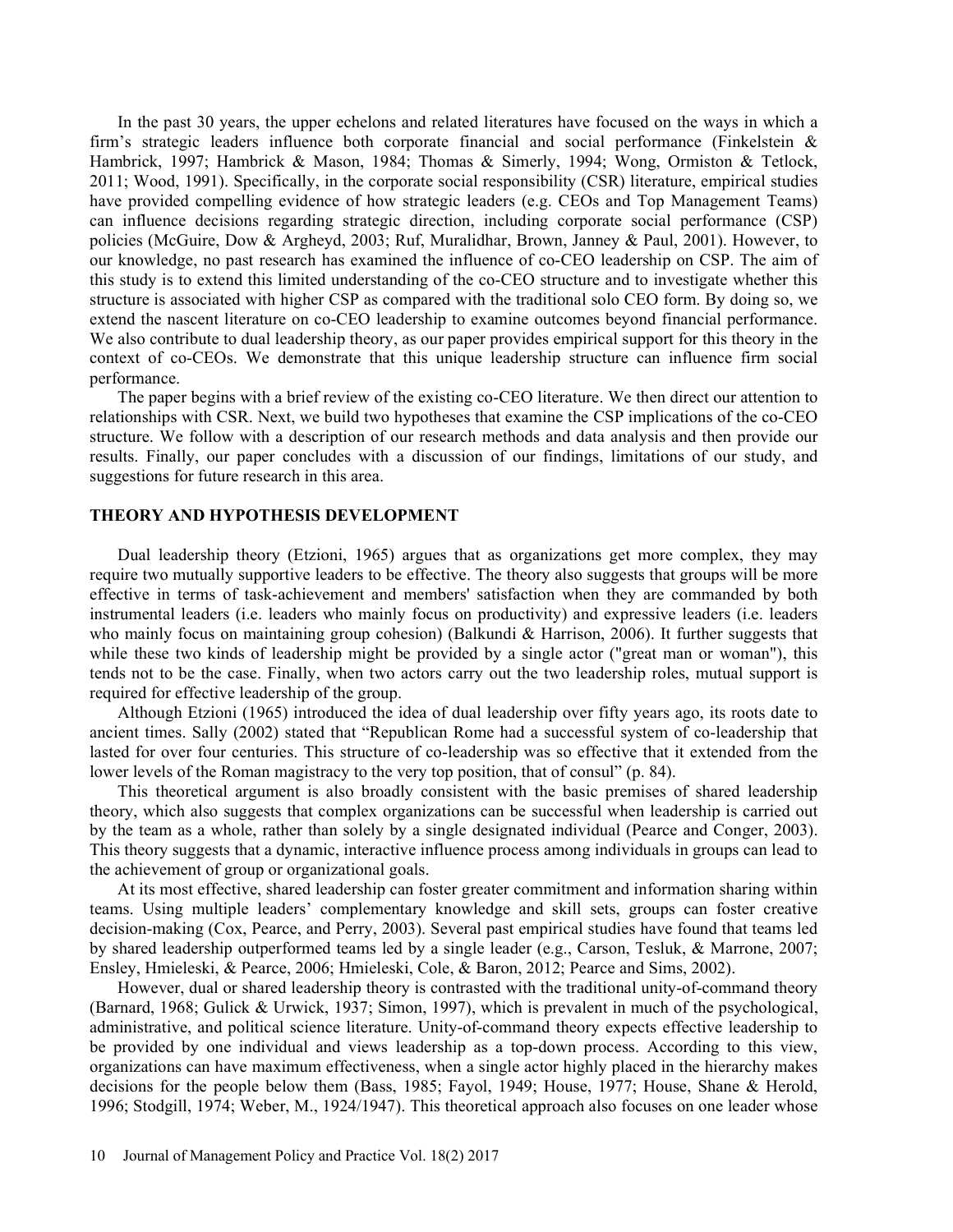personal vision and values become the motivational forces for the whole organization (Bass, 1985; Bennis & Nanus, 1985; House, 1977). Scholars who advocate this view believe that a single leader can achieve a rational and efficient process and avoid confusion and conflicts (e.g. Fayol, 1949).

The vast majority of public firms adopt the single CEO structure, recently, however, several prominent public firms such as JP Morgan Chase, Bed Bath & Beyond, Chipotle, and Whole Foods Market have challenged the unity-of-command theory by having co-CEOs (Arena, Ferris & Unlu, 2011). Because of this variance in the traditional distribution of power, the co-CEO leadership form provides a unique empirical setting in which we can test the relative merits of the unified versus shared command principle. In the following pages, we examine the CSP implications for the co-CEO and solo CEO structures.

## Past Research on Co-CEOs

Co-CEOs are important in family businesses where 20 percent of U.S. family firms reported co-CEOs in 2007 and 42 percent were considering this structure for the next generation (Frauenheim, 2009). Although co-CEOs are not yet as common in public firms, their numbers are also growing rapidly. In the last decade, U.S. public firms with a co-CEO management structure grew from 0.8 percent in 2004 to 4.4 percent in 2014 (William Mercer, Inc. and Wall Street Journal, 2004; Zillman, 2014).

Research has shown that firms turn to the co-CEO structure primarily under four circumstances: when co-founders lead their firms, when existing leaders join to become co-CEOs in the wake of a corporate merger, when family-run firms ease the transition between generations, and when sitting CEOs invite others to share power with them (OToole, Galbraith, & Lawler, 2002). Research has shown that co-CEO arrangements resulting from corporate mergers are seldom successful as the two parties often have no basis of trust or history of working together, and each may prefer to be the sole leader (OToole et al., 2002). However, the average tenure reported for co-CEOs in U.S. public firms of 4.69 years (Arena et al., 2011) is comparable to the 5.4 years tenure of solo CEOs (Quigley & Hambrick, 2015), indicating the relative stability of the co-CEO structure.

Furthermore, in some cases, the market has reacted positively to co-CEO appointments and their presence may increase firm valuation (Arena et al., 2011). Firms that appoint co-CEOs tend to have lower leverage, a more limited firm focus, less independent board structure, fewer advising directors, lower institutional ownership, and greater levels of merger activity (Arena, et al., 2011). However, others have reported that the co-CEO structure may be unrelated to past or future performance measures (Dennis et al., 2009). Moreover, Krause, Priem and Love (2015) found that when a power gap exists between co-CEOs, firm performance improves until the power gaps become very large.

#### Corporate Social Performance

Corporate social performance has often been used as a synonym for CSR (Wartick & Cochran, 1985). Moreover, the traditional CSR literature has tended to focus much more on responsible behavior than on corporate social irresponsibility (CSI) (Lange & Washburn, 2012). Researchers, however, have increasingly come to see that firms can do both good and bad simultaneously (Muller & Kraussl, 2011) and that CSR and CSI can be seen as two theoretically separate and distinct constructs that should be treated as such empirically (Capelle-Blancard & Petit, 2016; Godfrey, Merrill, & Hansen, 2009). Previous empirical studies have suggested, for example, that companies may engage in CSR in order to offset CSI (Bear, Rahman, & Post, 2010; Kacperczyk, 2009; Lin-Hi & Muller, 2013; Strike, Gao, & Bansal, 2006). Hence, we define CSP as a more comprehensive and integrated assessment of fulfillment of stakeholder expectations entailing both CSR and CSI.

We see CSR as essentially connecting to the idea of "doing good." It refers to firm behavior that may go beyond mere compliance of legal requirements to provide some social good (McWilliams & Siegel, 2001) and make additional contributions to the well-being of society (Carroll & Shabana, 2010). In contrast, although in practice CSR and CSI may be very much connected, we see CSI as referring to the dark side of the enterprise (Popa & Salanta, 2014). CSI refers to "a set of actions that increases externalized costs and/or promotes distributional conflicts" (Kotchen & Moon, 2012, p.2). Here the firm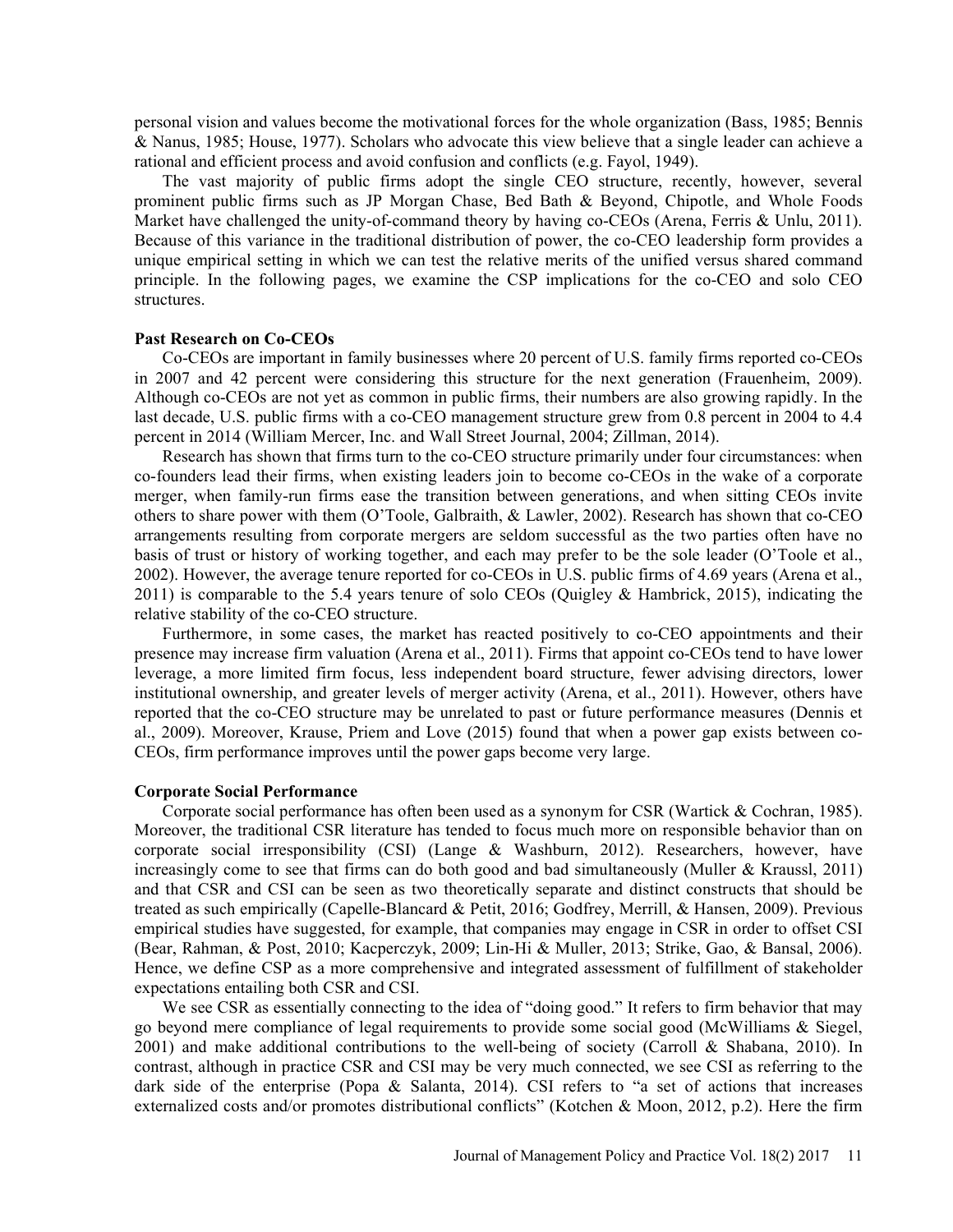may not meet minimum behavioral stakeholder expectations (Campbell, 2007) and executives may show disregard for the welfare of others (Pearce & Manz, 2011).

According to stakeholder theory, there are multiple constituent groups who affect or are affected by a firm's CSP (Freeman, 1984). Leaders of firms are responsible for determining and addressing these stakeholders' needs (Thomas  $&$  Simerly, 1994). An organization may be considered to have a high degree of CSR, when it meets the needs of multiple stakeholders without sacrificing the needs of other stakeholders (George, Dahlander, Graffin, & Sim, 2016; Hollensbe, Wookey, Loughlin, George, & Nichols, 2014; Wong et al., 2011), whereas an organization may be considered to have a high degree of CSI, when a gain by one party is made at the expense of the total system (Simons, Vermeulen, and Knoben, 2016).

### Co-CEOs and CSP

Scholars who are proponents of unity-of-command theory suggest that solo CEOs may outperform co-CEOs due to two reasons. First, rather than facilitating effective decision making, researchers have theorized that shared leadership structures can result in lower CSP due to coordination issues, strong egos, conflict and competition for power between co-CEOs (Alverez & Svejenova, 2005; Hackman, 2002; Mintzberg, 1989). Second, concerns about accountability have been raised regarding other forms of shared leadership structures (Abelson, 1999), which may also create issues for co-CEOs. If co-CEOs are extremely cohesive they may not be motivated to carefully monitor each other and instead may become an alliance more powerful than the board itself. This may have been the case that led to a recent scandal involving two co-CEOs of PetroTiger Ltd. who paid bribes for a multi-million-dollar oil-service contract (Voreacos, 2015).

However, we suggest that the presence of two individuals serving simultaneously as CEOs can positively influence the firm's decision making process regarding CSR and may help discourage engagement in CSI actions in comparison to having a solo CEO structure due to multiple reasons. According to dual leadership theory, co-CEOs can more effectively communicate, handle crises, allocate and reallocate joint tasks and decision making, and develop consensus positions on key issues than can a sole leader (Etzioni, 1965). Co-CEOs also often bring complementary skills to the firm's senior leadership position, providing a range of competencies and perspectives that a single individual might not possess. Thus, we expect co-CEOs to seek and acquire a greater variety of information and viewpoints in making strategic decisions than solo CEOs (Arena et al., 2011; Hinsz, Tindale and Vollrath, 1997).

Co-CEOs have the potential to better understand and represent diverse perspectives and be more successful at pursuing a variety of goals simultaneously (Arena et al., 2011). Also, within a designated co-CEO pair, influence can emerge from either one or both individuals (Krause et al., 2015). Co-CEOs may be more likely to develop a comprehensive CSP strategy by making informed decisions, thoughtfully considering trade-offs, and satisfying the needs of multiple stakeholders without sacrificing the needs of other stakeholders.

Co-CEOs can also increase organizational ambidexterity by being present at different locations and/or examining multiple strategic issues at the same time (Gibson & Birkinshaw, 2004). In particular, co-CEOs can succeed by simultaneously exploring and exploiting contradictory and interrelated demands by multiple stakeholders (Simsek, Heavey, Veiga, & Souder, 2009). Therefore, co-CEOs can balance and combine different initiatives (i.e. instrumental and moral) in addressing social issues in an ambidextrous manner which can result in enhanced CSP.

A co-CEO structure facilitates in decreasing the power controlled by one individual, which may reduce the potential for self-interest and dysfunctional political maneuvering for certain CSP strategies (Pearce & Manz, 2011). Shared leadership can help establish a set of checks and balances that reduce the likelihood of CSI. Also, from an agency theory perspective, shared leadership may reduce agency costs through increased monitoring as each executive watches his or her respective co-CEO (Arena et al., 2011). Thus, shared leadership may ultimately help deter corruption and prevent co-CEOs from investing in social strategies that are not in the best interest of their firms (Pearce, Manz, & Sims, 2008).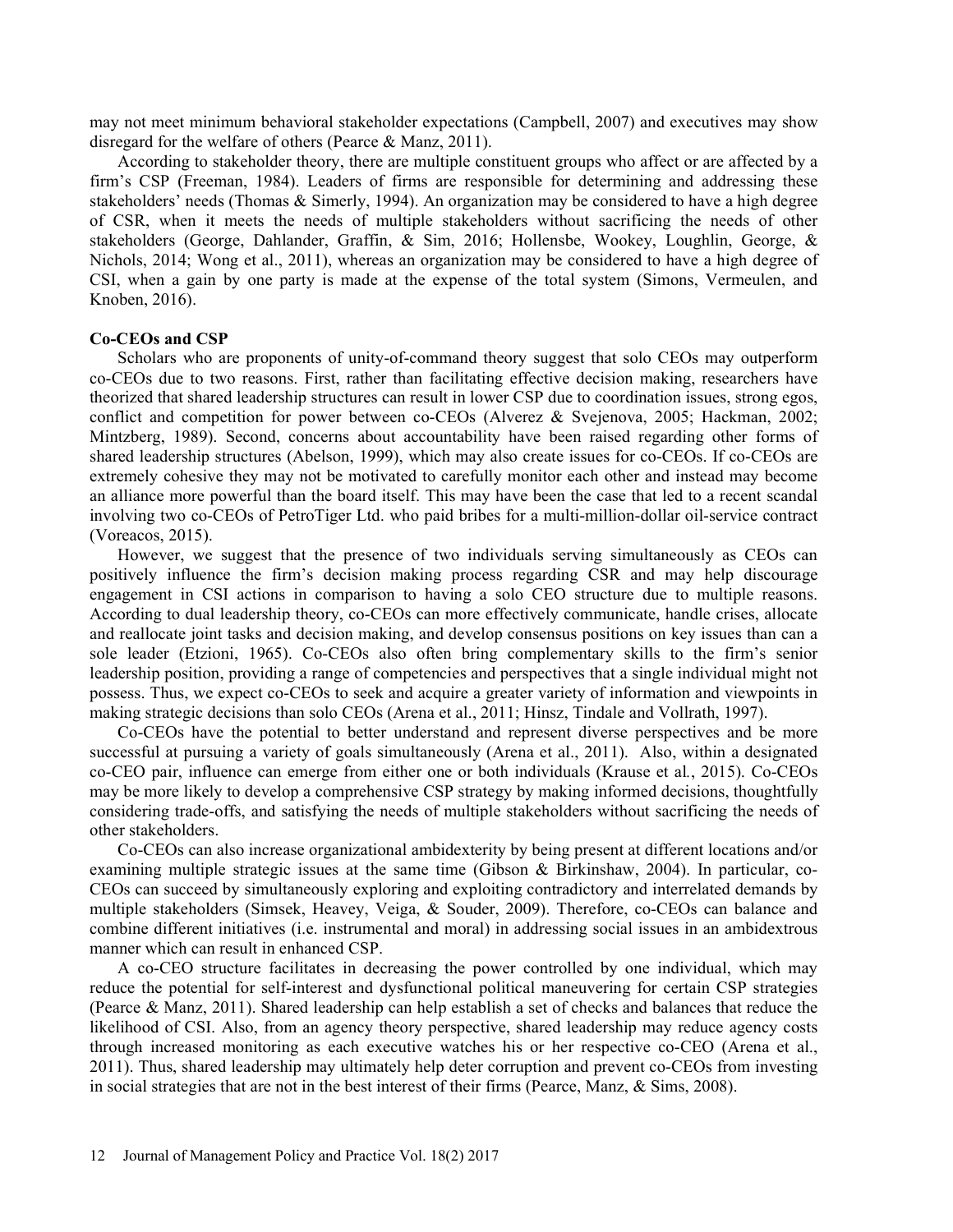Co-CEOs may also seek ways to simultaneously satisfy multiple stakeholders' needs. Co-CEOs may have added capacity to determine various solutions and weigh the pros and cons of each solution before selecting a more thoroughly researched strategy. In sum, we suggest that in a co-CEO leadership environment, power is likely diffused and monitoring increased, and that this shared leadership form may help enhance CSP by allowing the CEOs to divide tasks and roles, leverage complementary skills and perspectives, enhance organizational ambidexterity, and acquire more relevant information and perspectives for effective decision making. Therefore, we offer the following two hypotheses:

> Hypothesis 1: Firms led by co-CEOs will demonstrate higher levels of CSR than those led by solo CEOs.

> Hypothesis 2: Firms led by co-CEOs will demonstrate lower levels of CSI than those led by solo CEOs.

## METHODOLOGY

### Sample and Data Collection

Our sample consists of publicly traded U.S. firms that were led by co-CEOs at some point between 1996 and 2014. To identify the firms with co-CEOs, we followed Krause et al., (2015) and did a search of AuditAnalytics, Execucomp, Directory of Corporate Affiliations and major business press outlets for all executives whose job titles included the term "co-CEO," or "co-chief executive officer." Similar to Krause et al., (2015), we excluded any cases in which executives listed as co-CEOs were the leaders of subsidiaries and not of whole organizations. In total, we found 82 publicly traded U.S. firms, which adopted a co-CEO structure at some point between 1996 and 2014. Next, we excluded 11 firms with co-CEO leadership structures lasting less than two years because these structures were unlikely to have been in place long enough to significantly affect CSP. After eliminating 16 firms with missing CSP data, we had a final sample of 55 co-CEO firms. This resulting sample size compiled over the nineteen year period of examination reflects the relative rarity of the co-CEO leadership form in publicly traded U.S. firms.

The CSP data was collected from the Kinder, Lydenberg, Domini, and Company (KLD) dataset. All accounting data were obtained from COMPUSTAT. For firms not included in one of these databases, we collected and coded the data manually from information contained in corporate proxy reports.

#### **Measures**

#### Solo CEOs and Co-CEOs

Using an extensive search we obtained a final sample of 55 publicly traded U.S. firms with co-CEOs between the years of 1996-2014. Next, we created a matched sample of firms with solo CEOs, using 2 digit SIC codes for the same year. This approach was used to reduce potential sources of noncomparability (Chaplinsky & Ramchand, 2000). We also employed the propensity-score matching method to select a subset of comparison units similar to the co-CEO led firms based on number of employees, firm revenue, and total assets (Dehejia & Wahba, 2002; Rosenbaum & Rubin, 1983). We dummy coded the co-CEO variable as 1, and solo CEO as 0. The final sample comprises 110 total firms including 55 firms each with co-CEOs and solo CEOs. We collected three years of longitudinal data for each firm resulting in 330 firm year observations.

#### CSR and CSI

The measures of CSR and CSI were obtained from the KLD dataset. KLD ratings have been used extensively in research examining CSR (e.g., Agle, Mitchell, & Sonnenfeld, 1999; Hart & Sharfman, 2015; Kang, 2015; Muller & Kraussl, 2011) and are considered to be a comprehensive measure of multiple stakeholder positions (Agle, Mitchell, & Sonnenfeld, 1999). These ratings are based on sources including reports from company data, research partners, articles ranking companies on various issues, public documents such as Securities and Exchange Commission filings, and information from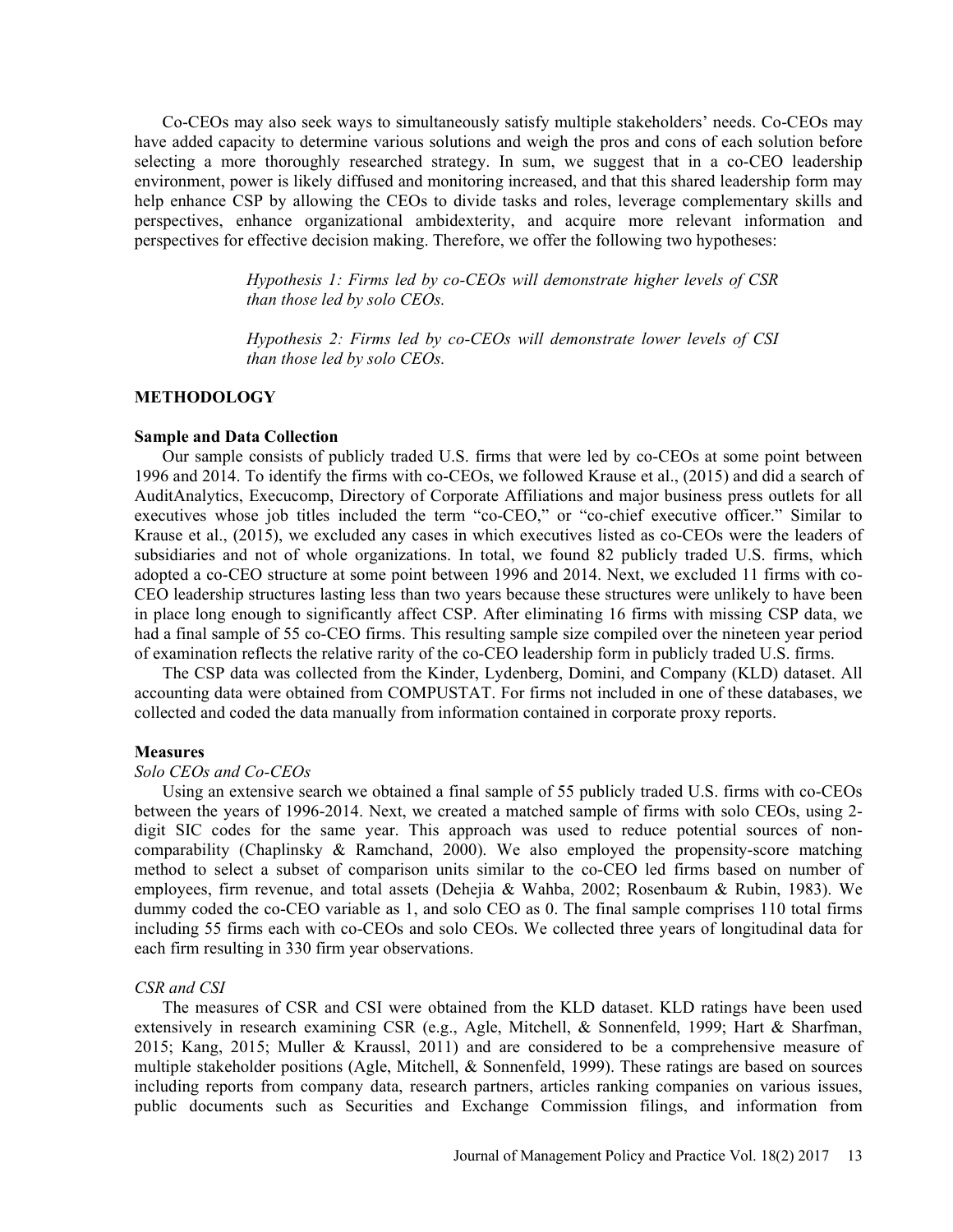government and nongovernmental organizations (e.g., Entine, 2003). KLD scores are based on performance regarding seven categories of stakeholder service (community relations, diversity, employee relations, environment, product, corporate governance, and human rights), each composed of several subindicators. The ratings are designed as a binary system, where for each strength or concern rating applied to a company, KLD includes a 1 indicating a presence or a 0 indicating an absence.

Previously, scholars have faced issues developing a composite CSR measure using the KLD dataset when a single CSR score was computed by subtracting total concerns from total strengths (e.g., Wong et al., 2011). Such a single measure of CSR is problematic because "doing good" is strategically different from "doing no harm," and empirically, total concerns and total strengths are highly correlated in the KLD database (Mazutis, 2013; Ioannou & Serafeim, 2015). Therefore, we operationalized CSR and CSI by measuring their equally weighted sum of total strengths and total concerns respectively (Ioannou & Serafeim, 2015; Ormiston & Wong, 2013; Slater & Dixon-Fowler, 2009; Waddock & Graves, 1997; Waldman, Siegal, & Javidan, 2006). Because the number of sub-category items changed over the course of the years covered in our sample, we standardized each of the scored items to put each dimension on the same scale so that even with variations in the number of items, each dimension carried equal weight (Hart, Shao, Fox, & Westermann-Behaylo, 2015). Similar to CEO level data, all performance data was also captured for three years, but was lagged by one year to better gauge the effect of CEOs on CSP.

#### Control variables

We also used several control variables in our analysis: total number of employees to control for firm size; number of years since the firm was founded to control for firm age; R&D expenses to sales ratio to control for firm R&D intensity; return on equity (ROE) to control for firm performance; and a dummy variable, current acquisitions, to reflect whether the firm engaged in any acquisition activities in any given three years. We also controlled for the firm's long-term debt-to-assets ratio because prior research has shown that firms with co-CEOs tend to have a higher level of debt (Arena et al., 2011). In addition, we controlled for industry, by using two-digit SIC codes. At the board level, we controlled for board independence, measured as the percentage of directors classified as independent in firm proxy statements (Dalton, Daily, Ellstrand, & Johnson, 1998). Finally, our analyses included year dummy variables.

## ANALYSIS and RESULTS

Summary statistics and pairwise correlations among research variables are shown in Table 1. Our model did not encounter an independence of the error terms violation (DW statistic  $\approx$  2) nor was the assumption of no correlation between independent variables and the error term violated. In addition, to demonstrate that the results are robust across different modeling techniques and do not suffer from any endogeneity issues, we tested our model using ordinary least square (OLS) regression with robust standard errors (Greene, 2008); generalized estimating equations (GEE) (Ballinger, 2004); and two-stage least-squares (2SLS) (Bascle, 2008). For the GEE model, we specified an identity link function, a Gaussian family, and an exchangeable error correlation structure. For the 2SLS model, two theoretically and statistically relevant instrumental variables were selected. A prior study found that co-CEO structures were more likely to be formed due to M&As and to have weak governance structures (Arena et al., 2011). Therefore, whether a firm engaged in any acquisitions prior to an adoption of a co-CEO structure and the level of institutional ownership as measured by equity held by public pension funds, mutual funds, endowments and foundations, divided by the total amount of common stock were employed as instrumental variables. The results from all three analyses are very robust, and are presented in Table 2.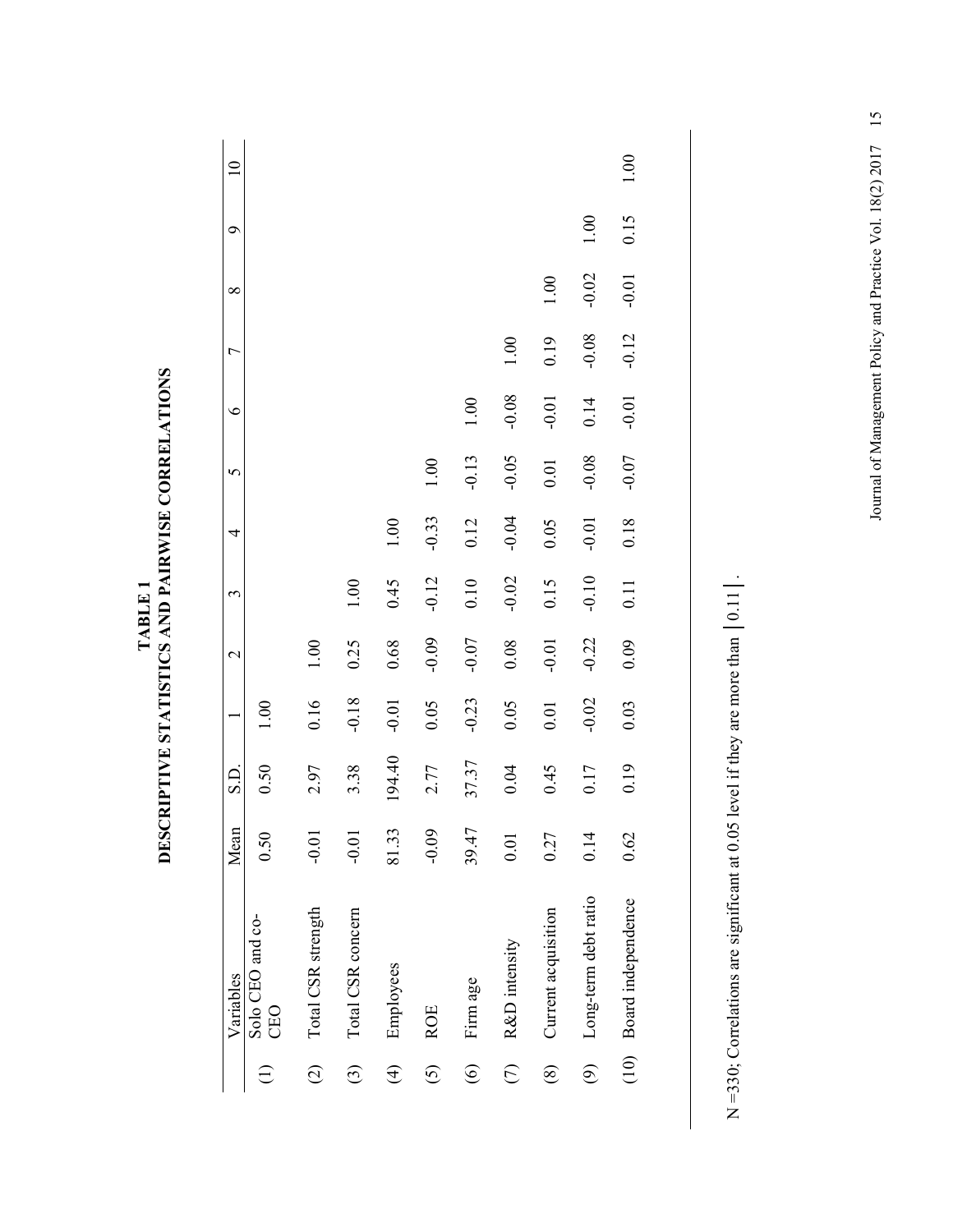Hypothesis 1 states that firms led by co-CEOs will demonstrate higher levels of CSR than those led by solo CEOs; Hypothesis 2 states that firms led by co-CEOs will demonstrate lower levels of CSI than those led by solo CEOs. The regression coefficients obtained from OLS, GEE, and 2SLS reveal that both hypotheses were strongly supported. For Hypothesis 1, we found that firms led by co-CEOs had significantly higher total CSR strengths in comparison to firms led by solo CEOs with a positive unstandardized coefficient (b) of 0.83 in OLS (p-value = 0.001), 0.81 in the GEE model (p-value = 0.001) and 1.70 in 2SLS model (p-value  $= 0.03$ ). For Hypothesis 2, we found that firms led by co-CEOs had significantly lower CSI concerns in comparison to firms led by solo CEOs, with a negative unstandardized coefficient (b) of -1.17 in OLS regression (p-value =  $0.001$ ), -1.15 in the GEE model  $(p$ -value = 0.001) and -2.60 in 2SLS model (p-value = 0.02).

|                            | <b>CSP</b> | <b>CSP</b> | <b>CSP</b>     | <b>CSP</b> | <b>CSP</b> | <b>CSP</b> |
|----------------------------|------------|------------|----------------|------------|------------|------------|
| Dependent Variables        | Strengths  | Concerns   | Strengths      | Concerns   | Strengths  | Concerns   |
| <b>Predictor Variables</b> | <b>OLS</b> |            | <b>GEE</b>     |            | 2SLS       |            |
| Constant                   | $-1.25**$  | 0.08       | $-0.90\dagger$ | 0.52       | $-1.69*$   | 0.78       |
| Employees                  | 0.00       | 0.00       | 0.00           | 0.00       | 0.00       | 0.00       |
| <b>ROE</b>                 | $0.12**$   | 0.03       | $0.14**$       | 0.04       | $0.11**$   | 0.03       |
| Firm age                   | $-0.01$ †  | $-0.00$    | $-0.01*$       | 0.00       | $-0.01$    | $-0.00$    |
| R&D intensity              | $5.76**$   | $-1.29$    | $6.44**$       | $-1.15$    | $5.36*$    | $-0.64$    |
| Acquisition                | $-0.12$    | $0.98*$    | $-0.41$ †      | 0.63       | $-0.12$    | $0.99*$    |
| Long-term debt ratio       | $-3.27**$  | $-2.93**$  | $-3.02**$      | $-2.62**$  | $-3.30**$  | $-2.90**$  |
| Board independence         | $-0.08$    | 0.59       | $-0.01$        | 1.16       | $-0.14$    | 0.70       |
| Solo CEO and Co-CEO        | $0.83**$   | $-1.17**$  | $0.81**$       | $-1.15**$  | $1.70*$    | $-2.60*$   |
| Instrumental variables     | Excl.      | Excl.      | Excl.          | Excl.      | Incl.      | Incl.      |
| Year fixed effects         | Incl.      | Incl.      | Incl.          | Incl.      | Incl.      | Incl.      |
| Industry fixed effects     | Incl.      | Incl.      | Incl.          | Incl.      | Incl.      | Incl.      |
| N                          | 330        | 330        | 330            | 330        | 330        | 330        |
| $R^2(\chi^2)$              | 0.59       | 0.34       | 330.43         | 68.20      | 0.57       | 0.30       |

TABLE 2 REGRESSION MODEL USING OLS, GEE, AND 2SLS

Number of firms=110;  $\uparrow p \le 0.1$ . \* $p \le 0.05$ . \*\*p  $\le 0.01$ .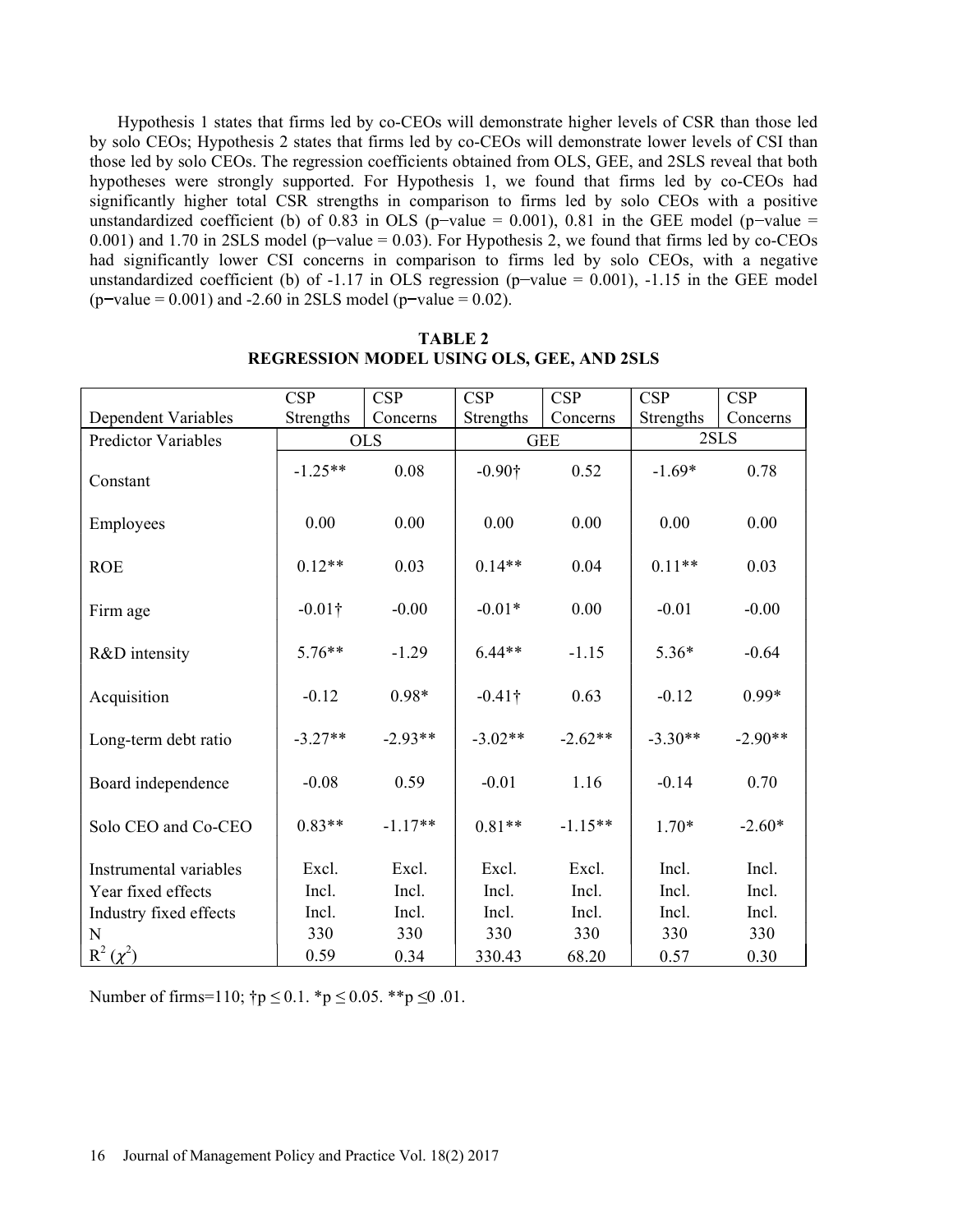#### DISCUSSION

Prior research on co-CEOs has been limited to only a very few studies (Krause, et al., 2015) and previous CSP research has often not distinguished between CSR and CSI (Muller & Kraussl, 2011). To our knowledge, the present study is the first in the management field to examine the relationships between co-CEOs and CSP.

Our findings suggest than an important potential benefit of the co-CEO structure is enhanced CSP. Results from our study indicate that firms in our sample with co-CEOs exhibit both higher CSR and lower CSI than their solo CEO counterparts. This is an interesting finding, as several previous studies have suggested that firms engage in CSR activities in part to offset previous CSI and also that CSR may be an antecedent to CSI due to moral credits achieved through CSR (Ormiston & Wong, 2013).

CEO positions in many firms have become so complex that they may have outgrown their traditional one-person boundaries. Modern CEOs must address multiple escalating and often conflicting economic and social expectations that vary both within and between stakeholders over time. Our findings suggest that one way to increase the chances that CEOs may make both more responsible decisions and fewer irresponsible ones is to share the CEO title. Such collaboration at the top may help reduce the isolation of the solo CEO and result in better-vetted solutions.

In order to further explore the breadth of CSP in our sample, we also conducted a post-hoc analysis using the same KLD dataset. Here we examined if co-CEOs differed in the internal (e.g. focusing on employee policies, diversity and corporate governance) and external (e.g. focusing on environmental performance or human relations issues) dimensions of CSR (Tang, Hull and Rothenberg, 2012). We found that co-CEOs simultaneously performed better in terms of both internal and external aspects. Co-CEOs may achieve this by sharing leadership roles, dividing tasks and roles, and leveraging complementary skills and perspectives. These findings further suggest that co-CEOs may be better with simultaneously balancing the needs of multiple stakeholders in comparison to solo CEOs.

The nature of our sample, selected from publicly traded U.S. firms has some strengths and weaknesses. Our sample includes co-CEOs reported in large publicly traded firms from 1996–2014. The number of such firms adopting this leadership structure has been limited. However, the co-CEO form is growing rapidly (Zillman, 2014), and this alternative configuration of top leadership appears to hold much promise (Krause et al., 2015). To strengthen our analysis, we included instrumental variables along with three years of longitudinal data for each observation and lagged our dependent variables. Nonetheless, due to the nature of our sample, care must be exercised when making any causal interpretations of our results.

Our sample does not include private and small businesses where the co-CEO structure is most likely to be found. Future studies on the co-CEO structure should be extended to samples of companies at different stages of their lifecycles, including private, small and medium size firms.

In addition, 20 percent of U.S. family firms reported co-CEOs in 2007 (Frauenheim, 2009). Co-CEOs in family firms face special challenges, and with generational concerns, the co-CEO structure may be better suited for family firms to pursue a variety of goals simultaneously. Such a structure may also be useful in avoiding a clash among relatives in a family firm (The Economist, 2010). Future studies should examine the influence of the co-CEO structure on CSP in family firms.

We also believe there is an opportunity to study shared leadership structures in international settings. Co-CEOs are more common in countries like Germany where collective management practices are well established (Feloni, 2014). Examining the role of co-CEOs in international settings may offer additional insights to the study of this shared leadership practice.

Finally, given that there are only a few studies on co-CEOs, this emerging area might also benefit greatly from qualitative research. While scholars may find it challenging to get an insider's view of co-CEOs through interviews, case studies and direct observations, those gaining access can shed light on the micro-processes involved (Crilly, Hansen, & Zollo, 2016).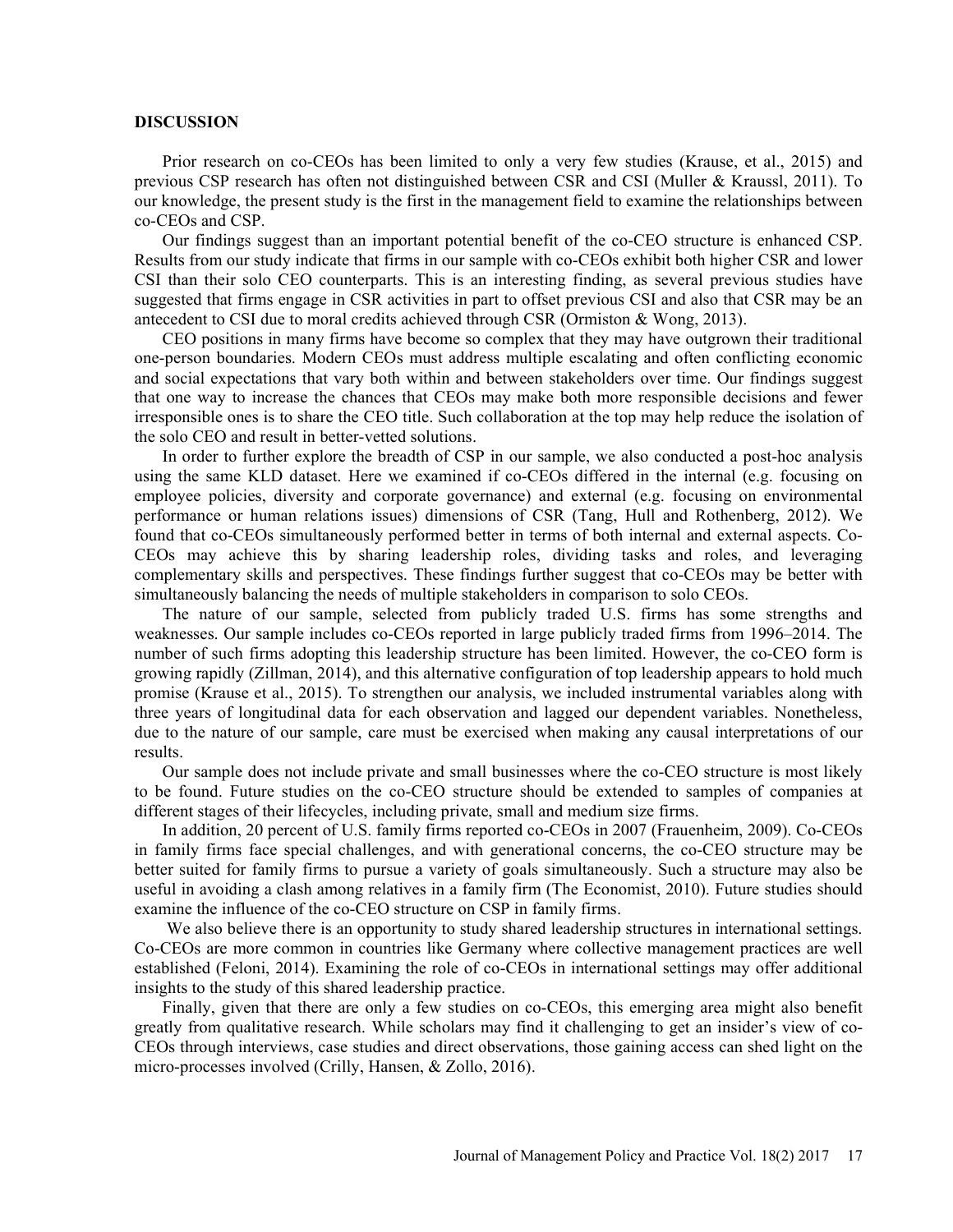#### **CONCLUSION**

Today, corporate leaders must address multiple stakeholder issues that go beyond shareholder wealth maximization. They must strive to both do well and do little harm. Under the traditional dominant solo CEO form of top firm leadership, significant gaps have continued to exist between firm performance and societal expectations. Our research suggests that when it comes to enhancing corporate social performance, one option firms may want to consider is the alternative co-CEO leadership form. Here, two heads may indeed be better than one.

## **REFERENCES**

- Abelson, P.H. (1999). Future US technology leadership?. Science, 286, (5432), 1353-1353.
- Agle, B.R., Mitchell, R.K. & Sonnenfeld, J. A. (1999). Who matters to CEOs? An investigation of stakeholder attributes and salience, corporate performance, and CEO values. Academy of Management Journal, 42, 507-525.
- Alvarez, J.L. & Svejenova, S. (2005). Sharing executive power: Roles and relationships at the top. Cambridge University Press.
- Arena, M.P., Ferris, S.P. & Unlu, E. (2011). It takes two: The incidence and effectiveness of Co CEOs. Financial Review, 46, (3), 385-412.
- Balkundi, P. & Harrison, D.A. (2006). Ties, leaders, and time in teams: Strong inference about network structure's effects on team viability and performance. Academy of Management Journal, 49, (1), 49-68.
- Ballinger, G.A. (2004). Using generalized estimating equations for longitudinal data analysis. Organizational Research Methods, 7, (2), 127-150.
- Bascle, G. (2008). Controlling for endogeneity with instrumental variables in strategic management research. Strategic Organization, 6, (3), 285-327.
- Bass, B.M. (1985). Leadership and performance beyond expectations. Free Press: Collier Macmillan.
- Barnard, C.I. (1968). The Functions of the Executive. Cambridge, MA: Harvard University Press.
- Bear, S., Rahman, N. & Post, C. (2010). The impact of board diversity and gender composition on corporate social responsibility and firm reputation. Journal of Business Ethics, 97, (2), 207-221.
- Bennis, W. & Nanus, B. (1985). The strategies for taking charge. Leaders, New York: Harper. Row.
- Campbell, J.L. (2007). Why would corporations behave in socially responsible ways? An institutional theory of corporate social responsibility. Academy of Management Review, 32, 946-967.
- Carroll, A.B. & Shabana, K.M. (2010). The business case for corporate social responsibility: A review of concepts, research and practice. International Journal of Management Reviews, 12, 85-105.
- Carson, J.B., Tesluk, P.E. & Marrone, J.A. (2007). Shared leadership in teams: An investigation of antecedent conditions and performance. Academy of management Journal, 50, (5), 1217-1234.
- Capelle-Blancard, G. & Petit, A. (2016). The Weighting of CSR Dimensions: One Size does not Fit All. Business & Society, forthcoming.
- Chaplinsky, S. & Ramchand, L. (2000). The impact of global equity offerings. Journal of Finance, 55, (6), 2767-2789.
- Cox, J.F., Pearce, C.L. & Perry, M.L. (2003). Toward a model of shared leadership and distributed influence in the innovation process. In Shared Leadership: Reframing the How's and Why's of Leadership, Pearce CL, Conger. JA(eds). Sage Publishing: Thousand Oaks, CA; 48-76.
- Crilly, D., Hansen, M. & Zollo, M. (2016). The grammar of decoupling: Stakeholder heterogeneity and firm decoupling of sustainability practices. Academy of Management Journal, 59, (2), 705-729.
- Dehejia, R.H. & Wahba, S. (2002). Propensity score-matching methods for non-experimental causal studies. Review of Economics and Statistics, 84, (1), 151-161.
- Dennis, S.A., Ramsey, D. & Turner, C. (2009). Dual or duel: Co-CEOs and firm performance. The Journal of Business and Economic Studies, 15, (1), 1-25.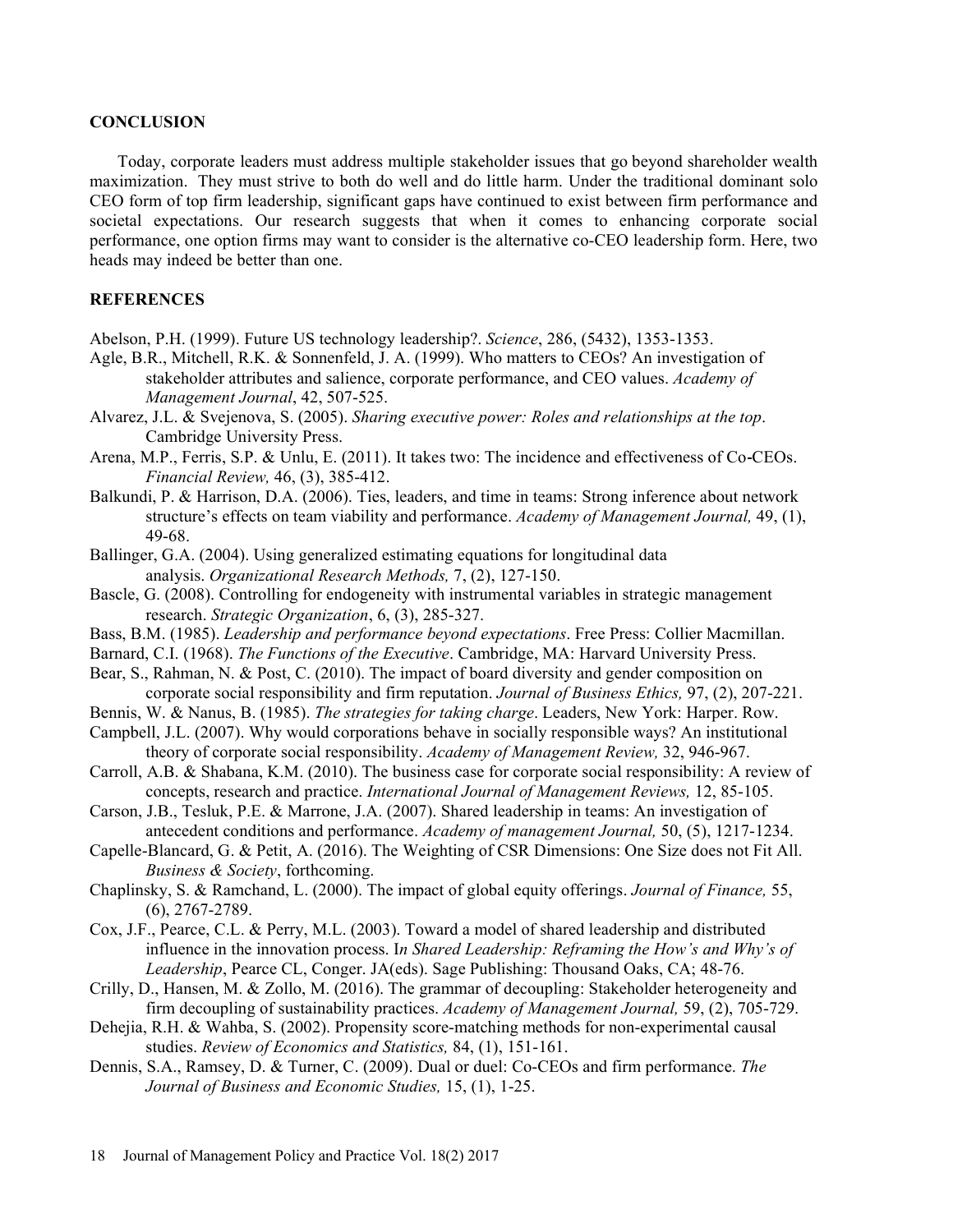- Dalton, D.R., Daily, C.M., Ellstrand, A.E. & Johnson, J.L. (1998). Meta-analytic reviews of board composition, leadership structure, and financial performance. Strategic Management Journal, 19, (3), 269-290.
- Ensley, M.D., Hmieleski, K.M. & Pearce, C.L. (2006). The importance of vertical and shared leadership within new venture top management teams: implications for the performance of startups. Leadership Quarterly, 17, (3), 217-231.
- Entine, J. (2003). The myth of social investing: A critique of its practice and consequences for corporate social performance research. Organization and Environment, 16, (3), 352-368.
- Etzioni, A. (1965). Dual leadership in complex organizations. American Sociological Review, 30, (5), 688-698.
- Fayol, H. (1949). General and industrial administration. NY: Pitman.
- Feloni, R. (2014, September 19). Why major companies like Oracle, Whole Foods, and Chipotle have 2 CEOs. Business Insider. Retrieved December 28, 2015, from
	- http://www.businessinsider.com/why-major-companies-have-2-ceos-2014-9.
- Finkelstein, S. & Hambrick, D. C. (1997). Strategic leadership: Top executives and their effects on organizations. Academy of Management Review, 22, (3), 802-805.
- Frauenheim, E. (2009). Co-CEOs: Two at the top. Workforce Management, 88, (6), 40.
- Freeman, R.E. (1984). Strategic management: A stakeholder perspective. Englewood Cliffs, NJ: Prentice-Hall.
- George, G., Dahlander, L., Graffin, S.D. & Sim, S. (2016). Reputation and status: Expanding the role of social evaluation in management research. Academy of Management Journal, 59, (1), 1-13.
- Gibson, C.B. & Birkinshaw, J. (2004). The antecedents, consequences, and mediating role of organizational ambidexterity. Academy of Management Journal, 47, (2), 209-226.
- Godfrey, P.C., Merrill, C.B., & Hansen, J.M. (2009). The relationship between corporate social responsibility and shareholder value: An empirical test of the risk management hypothesis. Strategic Management Journal, 30, (4), 425-445.
- Greene, W. (2008). Econometric Analysis (6th ed.). Upper Saddle River, NJ: Prentice Hall.
- Gulick, L. & Urwick, L. (1937). Papers in the science of administration. In Classics in Organizational Theory, Ott JS, Shafritz J (eds). Chicago, IL: The Dorsey Press, 87-102.
- Hackman, J.R. (2002). Groups that work (and those that don't): Creating conditions for effective teamwork, San Francisco, CA: Jossey-Bass.
- Hambrick, D.C. (2007). Upper echelons theory: An update. Academy of Management Review, 32, (2), 334-343.
- Hambrick, D.C. & Cannella Jr., A.A. (2004). CEOs who have COOs: Contingency analysis of an unexplored structural form. Strategic Management Journal, 25, (10), 959-979.
- Hambrick, D.C. & Mason, P.A. (1984). Upper echelons: The organization as a reflection of its top managers. Academy of Management Review, 9, (2), 193-206.
- Hart, T.A., David, P., Shao, F., Fox, C.J. & Westermann-Behaylo, M. (2015). An examination of the impact of executive compensation disparity on corporate social performance. Strategic Organization, 13, (3), 200-223.
- Hart, T.A. & Sharfman, M. (2015). Assessing the concurrent validity of the revised Kinder, Lydenberg and Domini Corporate Social Performance Indicators. Business & Society, 54, (5), 575-598.
- Hinsz, V.B., Tindale, R.S. & Vollrath, D.A. (1997). The emerging conceptualization of groups as information processors. Psychological Bulletin, 121, (1), 43.
- Hmieleski K.M., Cole M.S. & Baron R.A. (2012). Shared authentic leadership and new venture performance. Journal of Management, 38, (5), 1476-1499.
- Hollensbe, E., Wookey, C., Loughlin, H., George, G. & Nichols, C.V. (2014). Organizations with purpose. Academy of Management Journal, 57, (5), 1227-1234.
- House, R.J. (1977). A 1976 theory of charismatic leadership. University of Toronto: Faculty of Management Studies.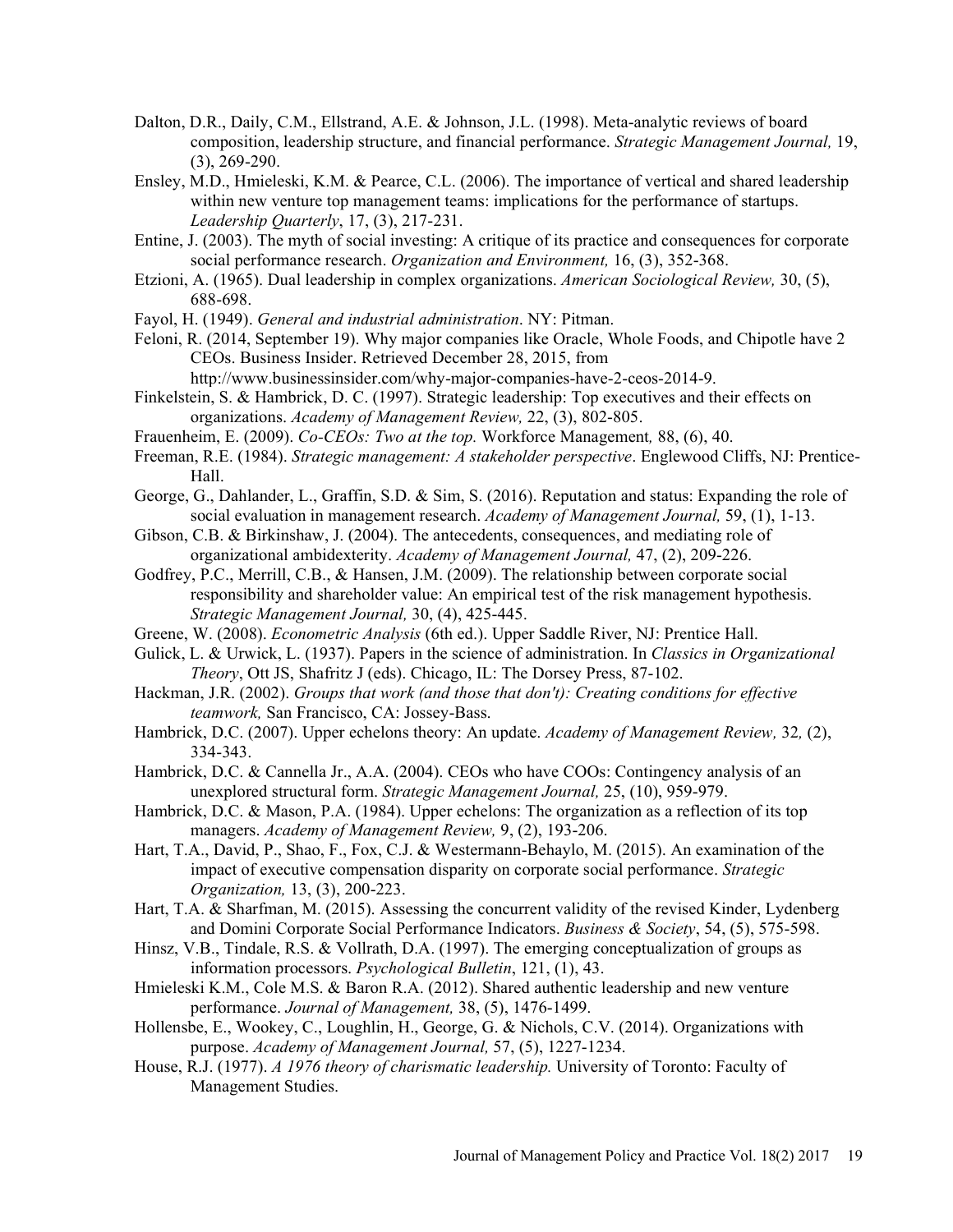- House, R.J., Shane, S.A. & Herold, D.M. (1996). Rumors of the death of dispositional research are vastly exaggerated. Academy of Management Review, 21, (1), 203-224.
- Ioannou, I. & Serafeim, G. (2015). The impact of corporate social responsibility on investment recommendations: Analysts' perceptions and shifting institutional logics. Strategic Management Journal, 36, (7), 1053-1081. House, R.J., Shane, S.A. & Herold, D.M. (1996). Rumors of the death of dispositional research are vastly<br>
exaggerated. Academy of Management Review, 21, (1), 203-224.<br>
Ioannou, 1. & Serafeim, G. (2015). The impact of corpo
- Kacperczyk, A. (2009). With greater power comes greater responsibility? Takeover protection and corporate attention to stakeholders. Strategic Management Journal, 30, (3), 261-285.
- Kang, J. (2015). Effectiveness of the KLD social ratings as a measure of workforce diversity and corporate governance. Business & Society, 54, (5), 599-631.
- Economic Analysis and Policy, 12, (1), 1-55.
- Krause, R., Priem, R. & Love, L. (2015). Who's in charge here? Co CEOs, power gaps, and firm performance. Strategic Management Journal, 36, (13), 2099-2110.
- Lange, D. & Washburn, N.T. (2012). Understanding attributions of corporate social irresponsibility. Academy of Management Review, 37, (2), 300-326.
- Lin-Hi, N. & Muller, K. (2013). The CSR bottom line: Preventing corporate social irresponsibility. Journal of Business Research, 66, (10), 1928-1936.
- Mazutis, D.D. (2013). The CEO effect: A longitudinal multilevel analysis of the relationship between executive orientation and corporate social strategy. Business & Society, 52, (4), 631-648.
- McGuire, J., Dow, S. & Argheyd, K. (2003). CEO incentives and corporate social performance. Journal of Business Ethics, 45, (4), 341-359.
- McWilliams, A. & Siegel, D. (2001). Corporate social responsibility: A theory of the firm perspective. Academy of Management Review, 26, 117-227.
- Mintzberg, H. (1989). Origins of the Nature of Managerial Work a Citation Classic Commentary on the Nature of Managerial Work by Mintzberg,H. Current Contents/Social & Behavioral Sciences, (33), 14-14.
- Muller, A. & Kraussl, R. (2011). Doing good deeds in times of need: A strategic perspective on corporate disaster donations. Strategic Management Journal, 32, (9), 911-929.
- Ormiston, M.E. & Wong, E.M. (2013). License to ill: The effects of corporate social responsibility and CEO moral identity on corporate social irresponsibility. Personnel Psychology, 66, (4), 861-893.
- O'Toole, J., Galbraith, J. & Lawler, E.E. (2002). When two (or more) heads are better than one: The promise and pitfalls of shared leadership. California Management Review, 44, (4), 65-83.
- Pearce, C.L. & Conger, J.A. (2003). Shared Leadership: Reframing the Hows and Whys of Leadership. Thousand Oaks, CA: Sage Publishing.
- Pearce, C.L. & Manz, C.C. (2011). Leadership centrality and corporate social ir-responsibility (CSIR): The potential ameliorating effects of self and shared leadership on CSIR. Journal of Business Ethics, 102, 563-579.
- Pearce, C.L, Manz, C.C. & Sims, H.P. (2008). The roles of vertical and shared leadership in the enactment of executive corruption: Implications for research and practice. The Leadership Quarterly, 19, (3), 353-359.
- Pearce, C.L. & Sims, H.P. (2002). Vertical versus shared leadership as predictors of the effectiveness of change management teams: an examination of aversive, directive, transactional transformational, and empowering leader behaviors. Group Dynamics-Theory, Research, and Practice, 6, (2), 172- 197
- Popa, M. & Salanta, I. (2014). Corporate social responsibility versus corporate social irresponsibility. Management & Marketing, 9, (2), 137-146.
- Quigley, T.J. & Hambrick, D.C. (2015). Has the "CEO effect" increased in recent decades? A new explanation for the great rise in America's attention to corporate leaders. Strategic Management Journal, 36, (6), 821-830.